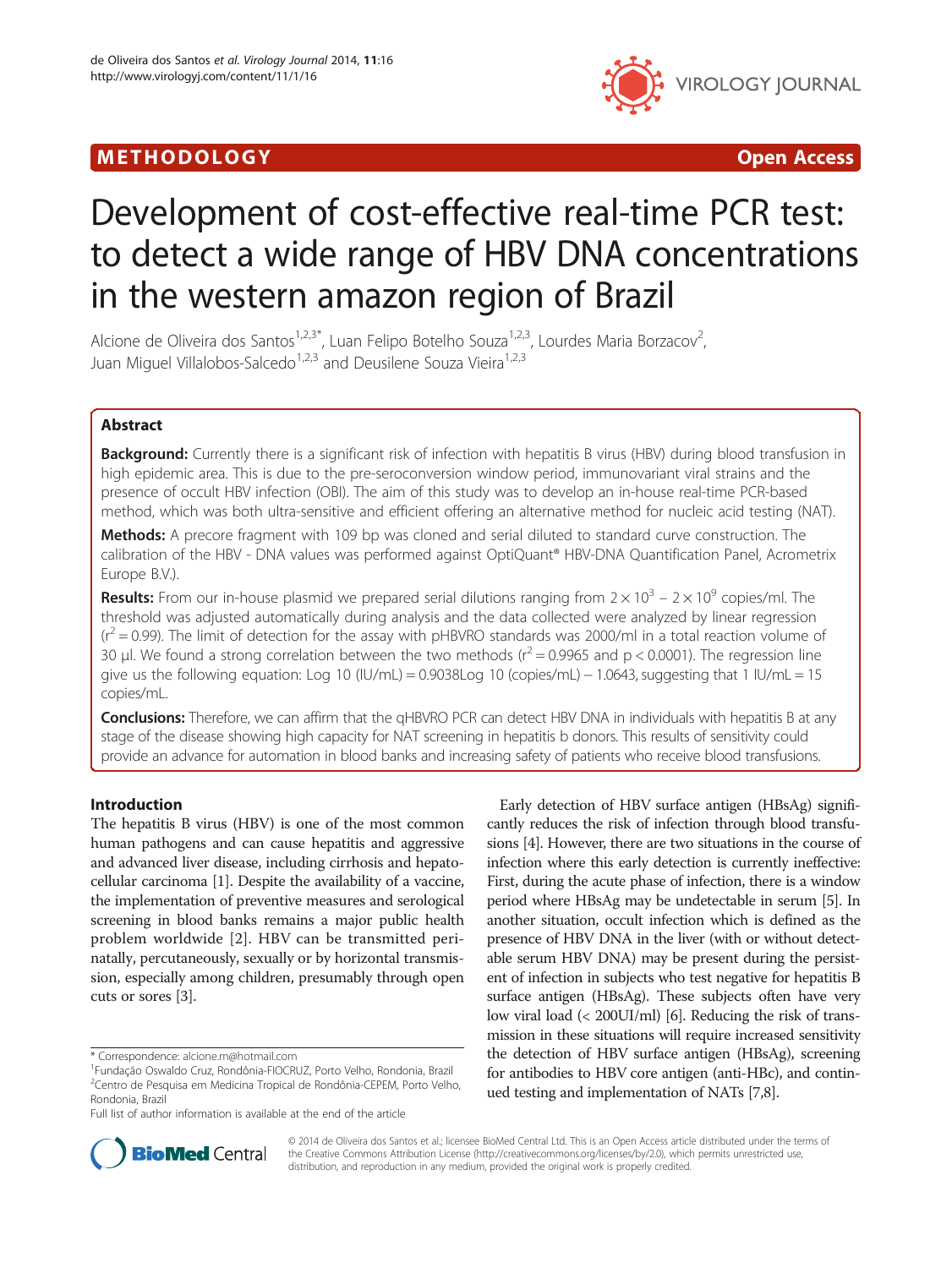Real-time polymerase chain reaction (qRT-PCR) has enabled the development of improved diagnostic tests offering greater speed while maintaining excellent levels of sensitivity and specificity [\[9](#page-5-0)-[11](#page-5-0)]. qRT-PCRbased detection methods have been developed for the diagnosis of HBV and other pathologies in clinical laboratories [\[12-14](#page-5-0)].

To successfully monitor viral load, it is important to diagnose viral replication, establish the prognosis of liver disease, to assess the risk of disease progression, to identify patients who need antiviral therapy and to monitor the virologic response to treatment. Currently there are several types of detection and quantitation assays in use, with varying levels of success [[15,16](#page-5-0)]. The aim of this study was to develop an in-house real-time PCR-based method, which was both ultra-sensitive and effective, offering a new NAT alternative.

# Materials and methods

# Clinical samples

This study included 134 patients with chronic HBV infection who were treated at the Viral Hepatitis Clinic Specialized Center of Research in Tropical Medicine in Rondonia (CEPEM). A control group of 30 donors, who all tested negative por ELISA for human immunodeficiency virus (HIV) 1 and 2, HBsAg, anti-HBc and anti-HCV, and who attended the blood bank of the State of Rondonia (FHEMERON) was included in the study. We also included 10 and 26 serum samples from individuals with chronic HCV and co-infection with HBV/HDV respectively.

# Ethical consent

This study was approved by the Brazilian Institutional Ethics Committee of the Centro de Pesquisa em Medicina Tropical (CEPEM), with process number 107/10. Written, informed consent was obtained from each patient for the publication of this manuscript and any accompanying images.

# DNA extraction

Viral DNA extraction was performed using the QIAamp DNA Mini Kit (Qiagen, Hilden, Germany) and 200 μl of serum according to the manufacturer's instructions. Three samples with viral load known were tested: first with high viral load and the others medium and low viral load. After this were diluted with final volume 200 ul, 100 ul and 50 ul. Besides, HBV DNA was extracted from 22 samples of individuals with same profile serological: total isolated anti-HBc. These samples were diluted in 50 uL and 200 uL to optimize the final volume of extraction for samples with low viral load. Subsequently the samples were submitted to reaction for sensitivity analysis. Precipitated DNA was resuspended in elution buffer and stored

at −20°C until further use. To avoid false-positive results, we followed strict procedures for nucleic acid amplification [\[17\]](#page-5-0).

# In-house testing

Primer concentrations were optimized using a concentration gradient ranging from 100-900 nM and SYBR® Universal PCR Master Mix (Applied Biosystems, Foster City, CA, USA). TaqMan® probe concentrations were similarly optimized using a concentration gradient ranging from 50–300 nM.

# Ultra-sensitive real-time PCR

The assay was performed on an ABI 7500 platform (Applied Biosystems) with 30 μl reaction volumes containing 15 μl TaqMan® Universal Master Mix (Applied Biosystems), 3 μl HBVRO1 forward primer (5′-AGGAGGCTGTAGGCAT-AAATTGG 3′), 3 μl reverse primer (5′-GCACAGCTTGG AGGCTTG-3′), 0.6 μl probe (5′-FAM TCACCTCTGCC TAATC-3′-MGB, 6 μl extracted DNA and 2.4 μl of water.

# Construction of the standard curve

To construct the standard curve, we initially used conventional PCR with amplification of a 109 bp fragment in the pre-core region according Kavita 2006 adapted, selecting five samples with known viral load. Approximately 50 ng of DNA was used per reaction with a final volume of 50 μl. Amplification was performed on an ABI Prism 7500 Veriti (Applied Biosystems) with an initial denaturation temperature of 94°C for 5 min, followed by 40 cycles of 94°C for 1 min, 58°C for 45 sec, 72°C for 1 min and a final extension of 10 min at 72°C. The selected fragment was purified, ligated to the p-GEM-T Easy® vector (Promega, New York, USA), cloned into a prokaryotic system and subsequent linearization with PstI (Invitrogen™ Life Technologies, Carlsbad, CA, USA). Absolute quantitation was used to determine the exact number of DNA molecules for estimating viral load.

# Inter- and intra-assay variation and reproducibility of realtime PCR

To determine intra-experimental variation, we tested the reproducibility of six HBV-positive sera with different viral loads, in duplicate, in the same reaction setup. The same set of samples was used in three experiments performed on different days, to estimate inter-experimental variation in the estimation of viral load. Reproducibility was estimated by calculating the coefficient of variation (CV), which is calculated as the ratio of the standard deviation and the mean of the replicates.

# HBV DNA quantification

Calibration curves for HBV DNA were constructed using the OptiQuant® HBV-DNA Quantification Panel,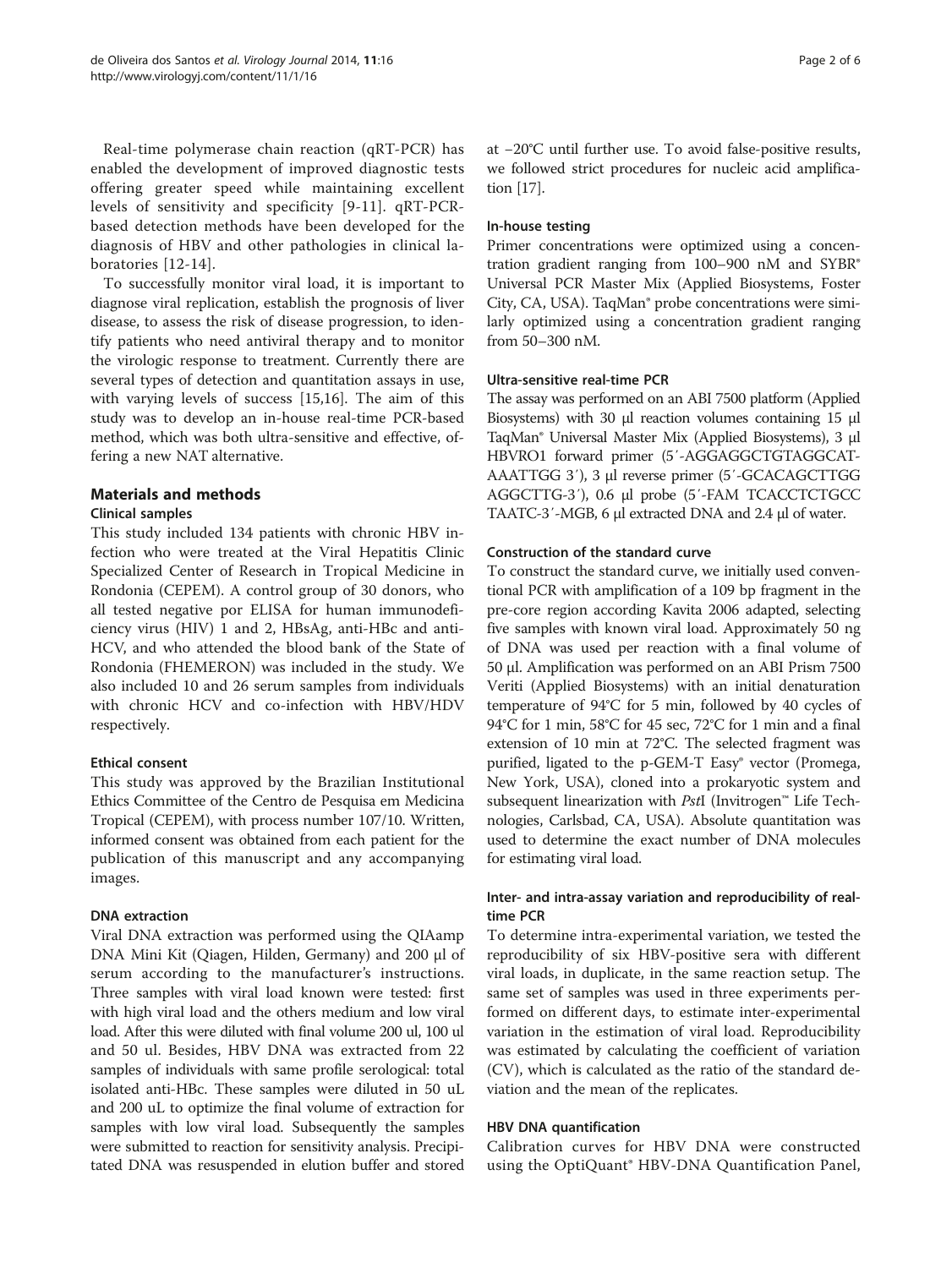<span id="page-2-0"></span>

(AcroMetrix Europe BV). Specifically, a serial dilution was prepared from the standards included in the kit, ranging from  $2 \times 10^2 - 2 \times 10^6$  IU/ml. For our in-house plasmid, pHBVRO, a serial dilution was prepared with a range 2 ×  $10^3 - 2 \times 10^9$  copies/ml. The concentration was measured spectrophotometrically both by using a NanoDrop® ND-1000 (Thermo Scientific NanoDrop Products, Wilmington, Delaware), and the measurements were recorded in units of nanograms per microliter, which was converted into copies per microliter by using the following equation:  $([x \text{ ng/µL} \times 10^{-9}]$  / [p-GEM-T Easy<sup>®</sup> vector and 109 HBV  $DNAbps \times 660$ ])  $\times 6.022e^{23} = y$  copies/ $\mu$ L. Using linear regression a standard curve was constructed, which was used to convert copies/ml to standard international units (IU/ml).

# Quantification panel

To compare the performance of our in-house method (qHBVRO) with that of the commercial kit, OptiQuant® HBV-DNA Quantification Panel (AcroMetrix® Europe BV), we tested 100 serum samples collected from patients chronically infected with HBV.

# Statistical analysis

The correlation between the AcroMetrix® test kit and the qHBVRO assay was calculated using GraphPad 5.0 (Graph-Pad software) and a two-tailed Pearson′s correlation test with a confidence interval of 95%. The units for measuring viral load (copies/ml and IU/ml) were transformed to log base 10.

# Analytical specificity

We tested 30 samples from blood donors, 10 serum samples from mono-infected HCV patients, 28 samples from patients co-infected with HBV/HDV and 15 samples that were judged indeterminate for HBV surface antigen by the Serology Laboratory of Viral Hepatitis Clinic - IPEPATRO. All samples were submitted to qHBV PCR to determine viral load.

# Analytical sensitivity

We selected 15 sera, which were considered indeterminate for HBsAg by ELISA when tested in duplicate and which had absorbance values within the gray zone, or  $\pm$ 10% cut-off confidence interval. These samples were subjected to three separate assays, with each sample performed in duplicate to evaluate the performance of our assay in detecting uncertain samples.

# Results

# Analytical sensitivity and efficiency

From our in-house plasmid we prepared serial dilutions ranging from  $2 \times 10^3 - 2 \times 10^9$  copies/ml. The concentration of primers used was 300 nM, for both primers, and 100 nM for the probe. The threshold was adjusted automatically during analysis and the data collected were analyzed by linear regression  $(r^2 = 0.99)$ , Figure 1. The limit of detection for the assay with pHBVRO standards was 2000/ml in a total reaction volume of 30 μl. Two positive samples with known viral load were used as internal controls. HBV DNA extraction was patterned on elution of 200 μl because there was no significant variation in sensitivity of method in different volumes of patients with intermediate and high viral load. But the 22 samples of patients with serological profile "anti-HBc

Table 1 Intra-experimental variation in the qHBVRO assay for serum samples

| gHBV RO - intra assay |                     |                     |                     |                     |                       |           |  |
|-----------------------|---------------------|---------------------|---------------------|---------------------|-----------------------|-----------|--|
| Sample                | 1st run (IU/mL)     | 2nd run (IU/mL)     | 3th run (IU/mL)     | Avarage inter assay | <b>SD</b>             | <b>CV</b> |  |
|                       | $4.6 \times 10^{6}$ | $4.6 \times 10^{6}$ | $4.6 \times 10^{6}$ | $4.6 \times 10^{6}$ | $0.027 \times 10^{6}$ | 0,01      |  |
|                       | $2.8 \times 10^{4}$ | $2.7 \times 10^{4}$ | $2.7 \times 10^{4}$ | $2.7 \times 10^{4}$ | $0.025 \times 10^4$   | 0,01      |  |
|                       | $5.0 \times 10^{2}$ | $4.3 \times 10^{2}$ | $4.6 \times 10^{2}$ | $4.6 \times 10^{2}$ | $0.36 \times 10^{2}$  | 0,08      |  |
| 4                     | $3.2 \times 10^{2}$ | $2.9 \times 10^{2}$ | $2.7 \times 10^{2}$ | $3.0 \times 10^{2}$ | $0.26 \times 10^{2}$  | 0,09      |  |
|                       | $3.3 \times 10^{5}$ | $3.1 \times 10^{5}$ | $3.0 \times 10^{5}$ | $3.2 \times 10^{5}$ | $0.16 \times 10^{5}$  | 0,05      |  |
| 6                     | $4.8 \times 10^{4}$ | $4.0 \times 10^{4}$ | $4.3 \times 10^{4}$ | $4.4 \times 10^{4}$ | $0.38 \times 10^{4}$  | 0,09      |  |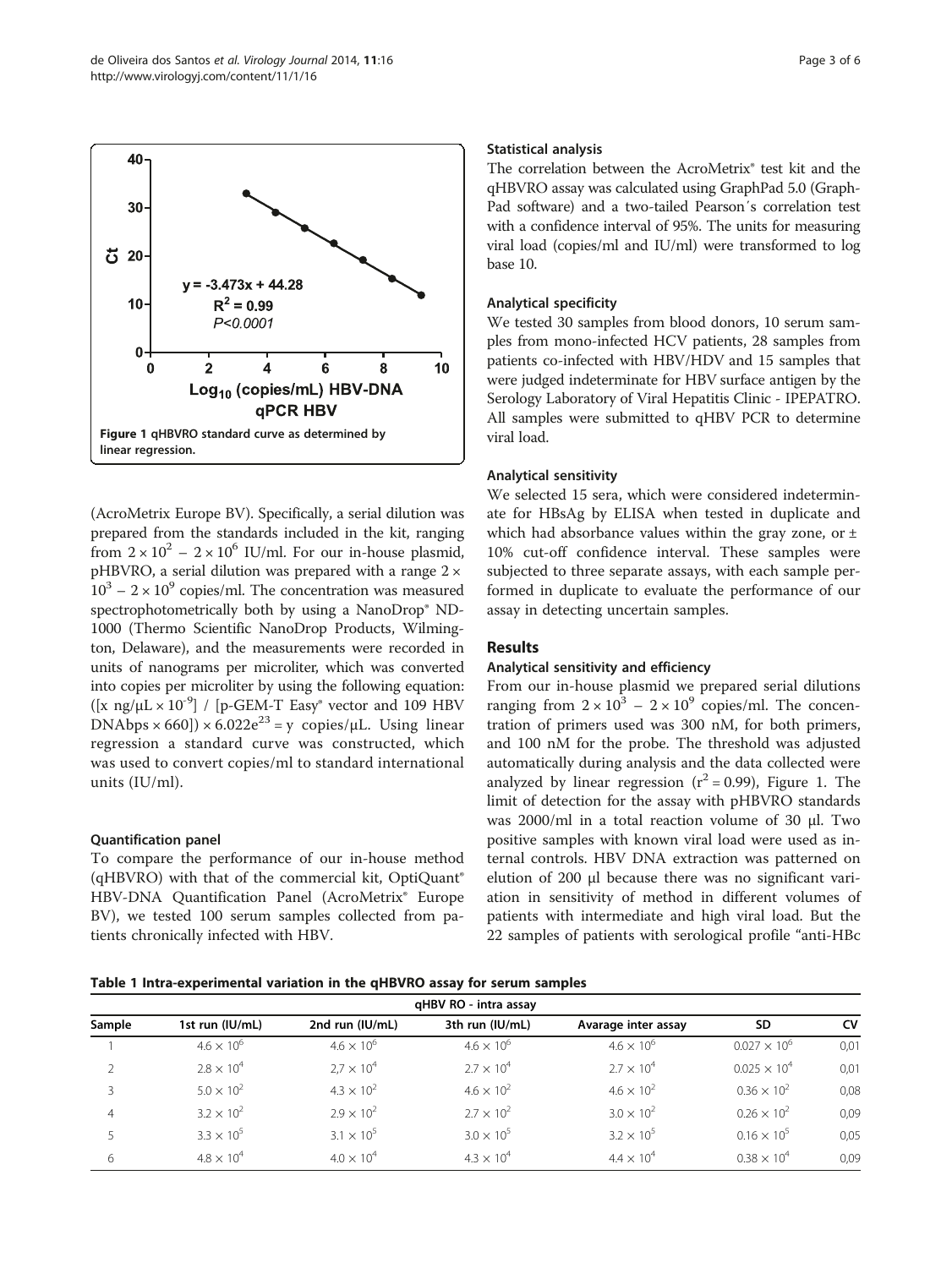| gHBV RO - inter assay |                     |                     |                     |                     |                       |           |  |  |
|-----------------------|---------------------|---------------------|---------------------|---------------------|-----------------------|-----------|--|--|
| Sample                | 1st run (IU/mL)     | 2nd run (IU/mL)     | 3th run (IU/mL)     | Avarage inter assay | SD.                   | <b>CV</b> |  |  |
|                       | $4.6 \times 10^{6}$ | $5.0 \times 10^{6}$ | $4.6 \times 10^{6}$ | $4.7 \times 10^{6}$ | $0.02 \times 10^{6}$  | 0,05      |  |  |
| $\mathcal{P}$         | $2.7 \times 10^{4}$ | $3.4 \times 10^{4}$ | $27 \times 10^{4}$  | $2.9 \times 10^{4}$ | $0.004 \times 10^{4}$ | 0,14      |  |  |
|                       | $4.3 \times 10^{2}$ | $4.6 \times 10^{2}$ | $4.0 \times 10^{2}$ | $4.3 \times 10^{2}$ | $0.3 \times 10^{2}$   | 0,07      |  |  |
| 4                     | $3.2 \times 10^{2}$ | $2.7 \times 10^{2}$ | $3.0 \times 10^{2}$ | $3.0 \times 10^{2}$ | $0.2 \times 10^{2}$   | 0,08      |  |  |
|                       | $3.3 \times 10^{5}$ | $3.0 \times 10^{5}$ | $2.8 \times 10^{5}$ | $3.0 \times 10^{5}$ | $0.2 \times 10^{5}$   | 0,08      |  |  |
| 6                     | $5.0 \times 10^{4}$ | $4.9 \times 10^{4}$ | $4.0 \times 10^{4}$ | $4.6 \times 10^{4}$ | $0.5 \times 10^{4}$   | 0,11      |  |  |

Table 2 Inter-experimental variation in the qHBVRO assay for serum samples

total isolated" eluted in 50 and 200 uL, 15 samples were negative on both elution, 5 samples were positive only in elution of 50 uL within which 2 samples were positive in both elution.

# Inter- and intra-assay variation and reproducibility of realtime PCR

The six HVB-DNA positive sera tested showed no statistical differences between repeats. The coefficient of variation was similar in both high and low viral load samples (0.01-0.16%), indicating the same efficiency of amplification for varying viral loads. There was no statistical difference in intra-and inter-assay variation (CV), which confirmed the reproducibility of the assay (Tables [1](#page-2-0) and 2).

# Validation of the qHBVRO method

Using linear regression, we found a strong correlation between the qHBVRO assay and the AcroMetrix<sup>®</sup> HBV-DNA kit ( $r^2$  = 0.998 and p <0.0001) as shown in Figure 2. Viral load values between the AcroMetrix® HBV-DNA and the qHBVRO assay were compared for 134 patients by Pearson's correlation. We found a strong correlation between the two methods  $(r^2 = 0.9965$  and  $p < 0.0001$ ). The regression line give us the following equation:

Log 10  $(IU/mL) = 0.9038Log 10 (copies/mL) - 1.0643$ , suggesting that  $1$  IU/mL = 15 copies/mL (Figure 3).

# Analytical specificity and detection performance of indeterminate for ELISA samples and anti-HBc isolated samples

Of the 15 indeterminate for ELISA samples tested, six were positive for HBV DNA by both methods (Table [3](#page-4-0)). All samples that were classified as negative by ELISA were confirmed as such as shown. Of the 22 samples isolated anti-HBc eluted in 50 uL, 5 were positive (Figure [4\)](#page-4-0).

# **Discussion**

Currently, there is a significant risk of infection with hepatitis B virus (HBV) during blood transfusions. This is due to the pre-seroconversion window period, immunovariant viral strains and the presence of occult HBV infection (OBI) [\[8,18,19](#page-5-0)]. Combined detection of HBsAg and anti-HBc constitutes an important strategy in donor screening which excludes the vast majority of OBIs [[20-22\]](#page-5-0). However, in many countries, especially in areas of low HBV prevalence (< 3%) these strategies are inefficient especially during the pre-seroconversion window period. However, in countries with high prevalence of positivity for



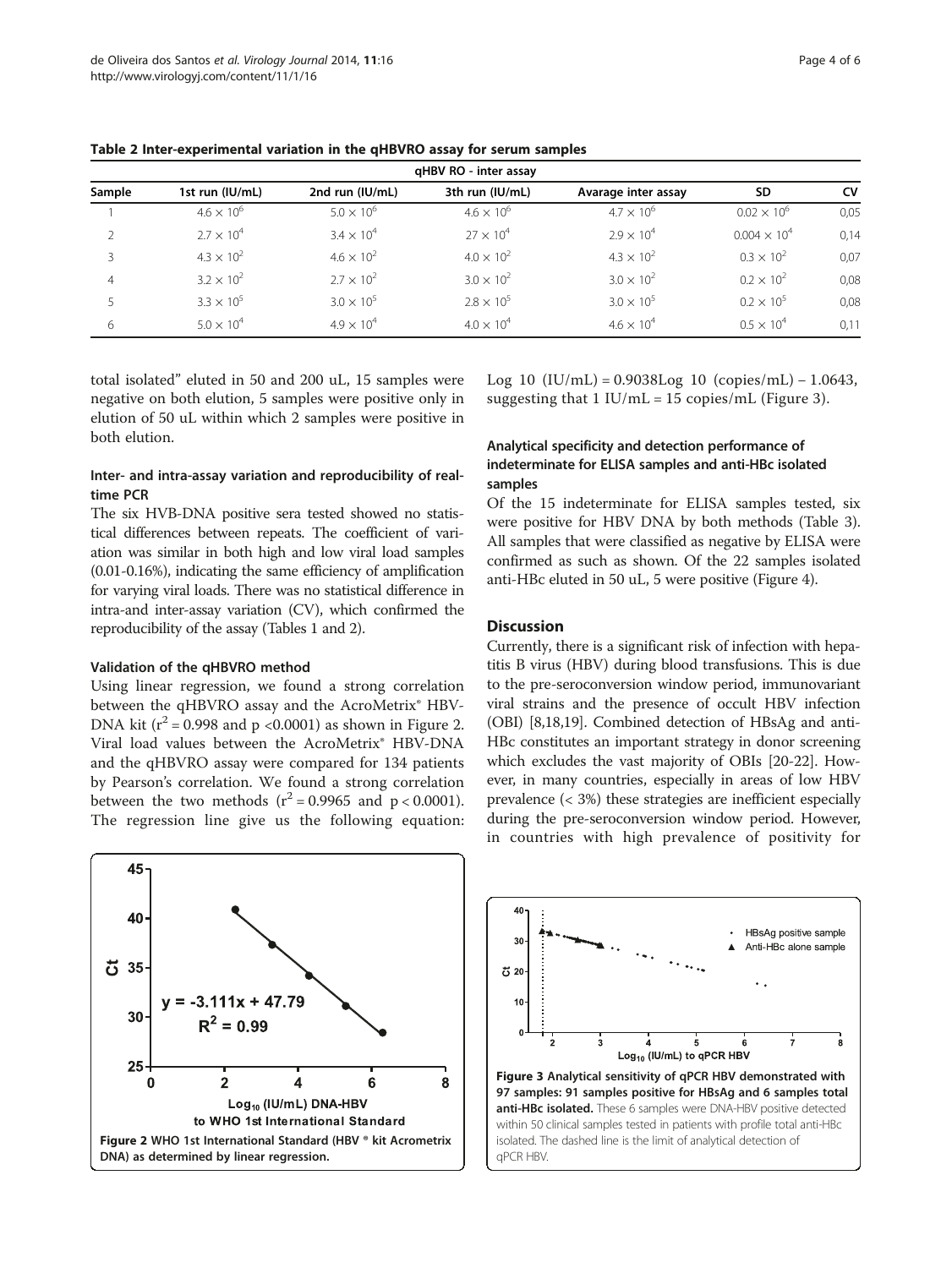|   | 1st run $(Ct^*)$ | 2nd run $(Ct^*)$ | 3th run $(Ct^*)$ | Mean  | <b>SD</b> | CV | $Log10$ IU/ml | DO*   | Cut-off |
|---|------------------|------------------|------------------|-------|-----------|----|---------------|-------|---------|
|   | 37.31            | 37.56            | 37.74            | 37.54 | 0.21595   | 1% | 0.69          | 0.086 | 0.062   |
|   | 38.90            | 38.98            | 39.1             | 38.99 | 0.10066   | 0% | 0.31          | 0.075 | 0.079   |
| 3 | 38.69            | 38.83            | 38.95            | 38.82 | 0.13013   | 0% | 0.35          | 0.070 | 0.063   |
| 4 | 37.47            | 37.54            | 37.87            | 37.63 | 0.21362   | 1% | 0.66          | 0.062 | 0.065   |
| 5 | 39.05            | 39.1             | 39.45            | 39.20 | 0.21794   | 1% | 0.25          | 0.060 | 0.068   |
| 6 | 38.94            | 39.03            | 39.26            | 39.08 | 0.16503   | 0% | 0.28          | 0.069 | 0.068   |

<span id="page-4-0"></span>Table 3 Data summary for indeterminate samples

DO\*: Optical Density by spectrophotometry (ELISA).

Ct\*: Amplification cycle in the assay qHBVRO.

anti-HBc, using this marker could involve both the exclusion of several potential donors leading to a decrease of blood products in various regions - such as the failure to block potential donors with OBI - keeping present the risk of post-transfusion HBV [\[18,23\]](#page-5-0). The qHBVRO test presents an excellent alternative to HBV detection and quantification because it allows significant reduction in the risk of transmission during the window period as well as improved detection of occult HBV.

In this study we developed a qRT-PCR assay for the identification and quantification of HBV DNA with an efficiency of 94.06% and good correlation with the currently used commercial test: WHO 1st International Standard (HBV  $\degree$  kit Acrometrix DNA), r = 0.998, p < 0.0001. The qHBVRO PCR test was 100 fold more sensitive, allowing detection of up to two thousand copies per ml of serum in HBV-infected individuals. Our method also proved to be more sensitive than other in-house qRT-PCRs [[24](#page-5-0)-[26](#page-5-0)], and could detect occult hepatitis B infections as well as cases which were inconclusive by ELISA, using only 6 μl of DNA extracted from 200 μl of serum in final reaction volume of 30 μl for qHBVRO. However, was observed that in cases of samples with low viral load is important to consider a smaller volume in the elution of DNA. It is the case of 22 samples tested from individuals with isolated anti-HBc where 5 were positive in 50 uL elution and only 2 were positive on PCR qHBV. These results reinforce the importance that in case of occult infection or immunological



window period, the concentration of DNA is an important factor to consider.

The high analytical specificity of the test, using samples from individuals that tested positive, negative and indeterminate for HBsAg by ELISA demonstrates that qHBVRO PCR can detect HBV DNA in individuals with hepatitis B at any stage of the disease, qualifying it as an important alternative NAT. The qHBVRO assay is highly reproducible, with low intra- and inter-experimental variation of between 0-1% (CV), whereas other in-house tests, which are considered to have good reproducibility, show experimental variation of 4.94–10.59% [\[27-31](#page-5-0)].

Our method proved to be efficient, sensitive, specific and reproducible in the detection of occult HBV, and could therefore be used for nucleic acid testing (NAT) in blood banks to prevent HBV transmission by blood transfusion. The advantages of NAT relating to cost and effectiveness compared with serological diagnostics have been widely debated [[28](#page-5-0)-[30](#page-5-0)]. It has been suggested that NAT offers advantages in many instances including occult infections, in the confirmation of viremia, for screening bloodand organ-donors, discriminating between patients with chronic or acute infection which has been resolved, diagnosis of perinatal infection, solving indeterminate serological results, monitoring patients on antiviral therapy and to identify the virus in immunocompromised individuals [[31-33](#page-5-0)].

# Conclusion

In conclusion, the real-time PCR assay qHBVRO is appropriate for the quantification of HBV DNA in serum samples. This test is reproducible and proved be sensitive detecting samples with low viral load. Therefore, we can affirm that the qHBVRO PCR can detect HBV DNA in individuals with hepatitis B at any phase of disease showing good NAT screening for hepatitis B. Samples of patients anti-HBc positive isolated were selected and submitted to qHBVRO test to enhancing sensitivity the this results. This developed test may be automated and used in blood banks, increasing safety of patients who receive blood transfusions.